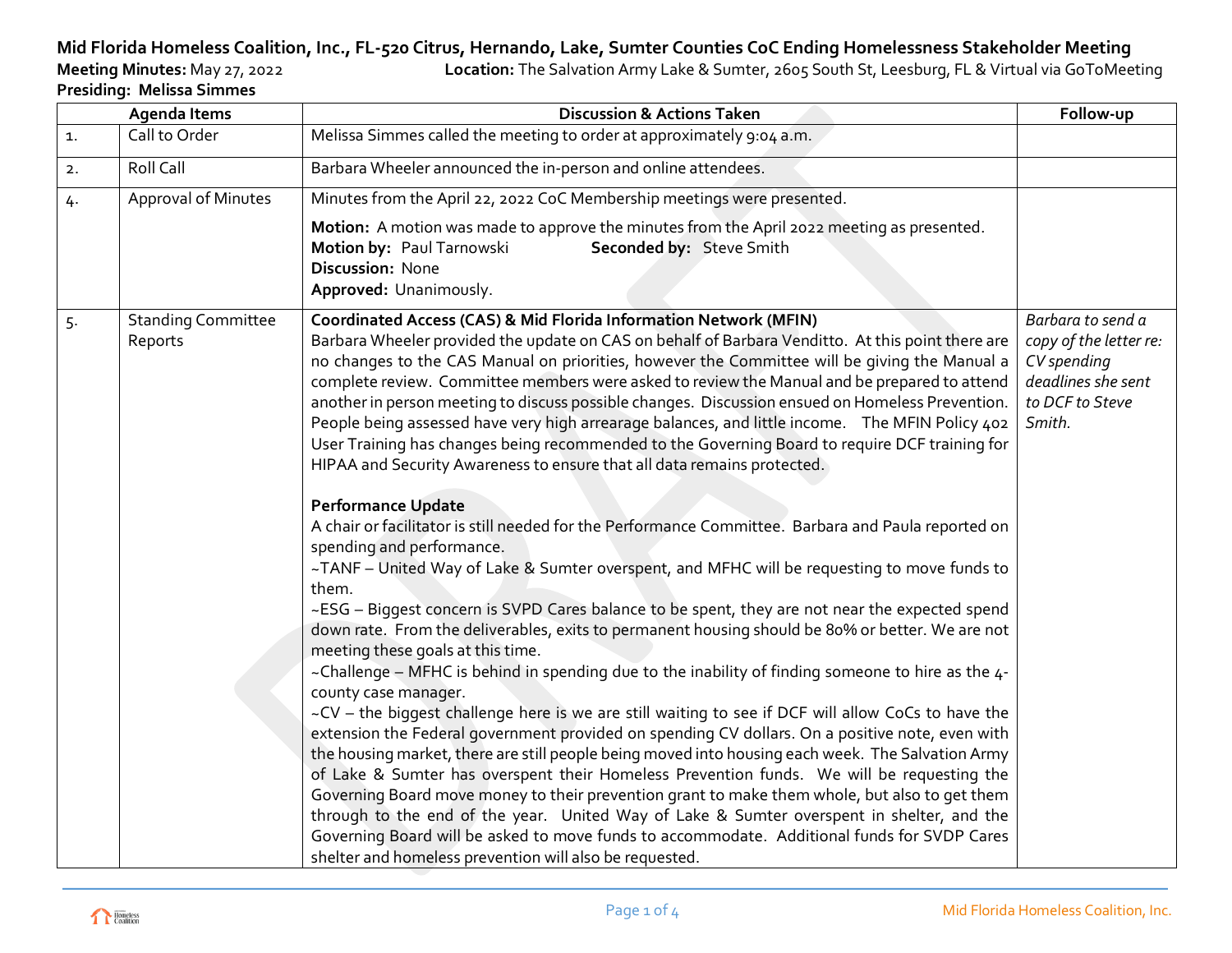## **Mid Florida Homeless Coalition, Inc., FL-520 Citrus, Hernando, Lake, Sumter Counties CoC Ending Homelessness Stakeholder Meeting<br>Location: The Salvation Army Lake & Sumter, 2605 South St, Leesburg, FL & Virtual via GoToMe**

**Presiding: Melissa Simmes**

**Meeting Minutes:** May 27, 2022 **Location:** The Salvation Army Lake & Sumter, 2605 South St, Leesburg, FL & Virtual via GoToMeeting

|    |                                   | HUD CoC - there is no PSH in the CoC at this time due to the lack of a case manager. Citrus County<br>decided not to reapply and in fact did not want to sign the 2021-2022 contract. MFHC took it over<br>but without a case manager, has been unable to get the grant under contract. United Way's CoC RRH<br>grant is ending on July 31, and it is not being renewed. Those households under leases will be moved<br>to SVDP Cares' HUD RRH program.<br>By Name List - numbers were shared, explanations provided on corrected data analysis. It was<br>requested that the numbers for all previous months be updated to reflect the actual information.                                                                                                                                                                                                                                                                                                                                                                                                                                                                                                                                                                                                                                                                                                                  | <b>BY-NAME-LIST to</b><br>have previous<br>months updated. |
|----|-----------------------------------|------------------------------------------------------------------------------------------------------------------------------------------------------------------------------------------------------------------------------------------------------------------------------------------------------------------------------------------------------------------------------------------------------------------------------------------------------------------------------------------------------------------------------------------------------------------------------------------------------------------------------------------------------------------------------------------------------------------------------------------------------------------------------------------------------------------------------------------------------------------------------------------------------------------------------------------------------------------------------------------------------------------------------------------------------------------------------------------------------------------------------------------------------------------------------------------------------------------------------------------------------------------------------------------------------------------------------------------------------------------------------|------------------------------------------------------------|
|    |                                   | Monthly Status Report - Information sent to DCF was reviewed.                                                                                                                                                                                                                                                                                                                                                                                                                                                                                                                                                                                                                                                                                                                                                                                                                                                                                                                                                                                                                                                                                                                                                                                                                                                                                                                |                                                            |
| 5. | <b>MFHC Lead Agency</b><br>Update | Membership Drive - 2022 members are needed. Application forms were handed out to all those in<br>attendance in person. In order to apply for DCF or HUD grants, agencies must be paid members.<br>Visit www.midfloridahomeless.org in order to complete the membership form, and pay the dues. All<br>others need to submit an application to allow the organization to vote at Committee meetings.                                                                                                                                                                                                                                                                                                                                                                                                                                                                                                                                                                                                                                                                                                                                                                                                                                                                                                                                                                          |                                                            |
|    |                                   | <b>Current Funding</b><br>DCF Funding - A committee met and reviewed the applications for DCF funding. Paul Tarnowski<br>provided a brief overview of the results. The following recommendations will be made to the<br>Governing Board for approval at the next meeting:<br>TANF - \$38,000 - \$18,430 to United Way of Lake & Sumter, \$9,215 to Daystar Life Center, and<br>\$10,355 to Mid Florida Homeless Coalition (MFHC)<br>Challenge - MFHC - Coordinated Access - \$10,000 (match funds for HUD grant), \$38,905 -<br>RRH/Housing Locator, and \$39,484 - a 4-county case manager (case management and match for<br>Lake County's new Permanent Supportive Housing program), \$10,964.45 - Admin; SVDP Cares -<br>\$18,711 - Rapid Rehousing, \$935.55 - Admin)<br>ESG - Salvation Army Lake & Sumter - \$100,790 for Rapid Rehousing; SVDP Cares - \$100,790 for<br>Rapid Rehousing; MFHC - \$40,000 - Street Outreach, \$2570 - HMIS, \$10,834.20 - Admin.<br>County Updates - Tomi Steinruck provided updates.<br>Conversations are occurring in counties about the frequency of County Provider meetings. Lake<br>County has moved to every other month. MFHC staff is overwhelmed, and the value of the meetings<br>is being discussed. MFHC believes county updates at the CoC Membership meetings should come<br>from the organizations throughout the CoC. |                                                            |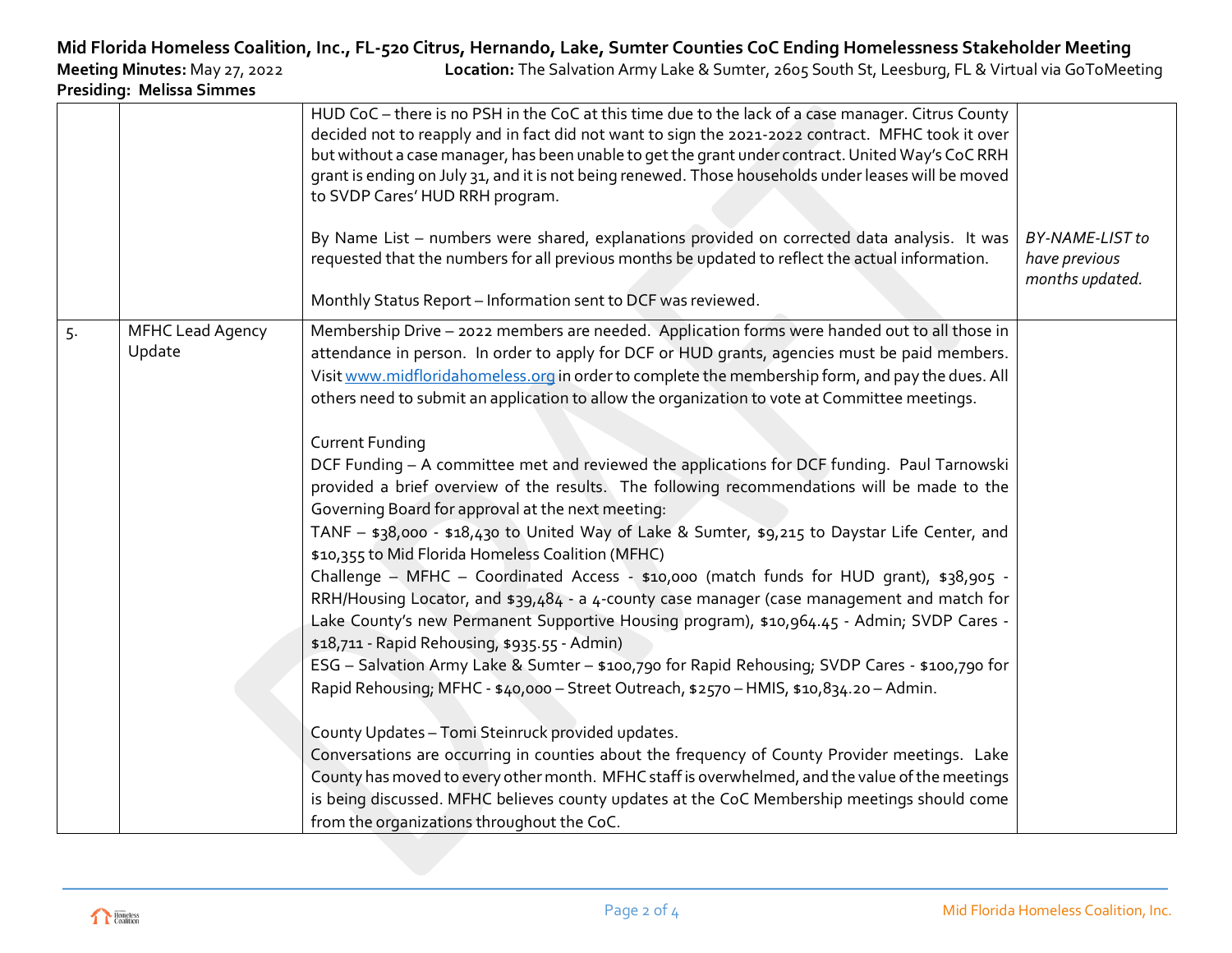## **Mid Florida Homeless Coalition, Inc., FL-520 Citrus, Hernando, Lake, Sumter Counties CoC Ending Homelessness Stakeholder Meeting**

**Meeting Minutes:** May 27, 2022 **Location:** The Salvation Army Lake & Sumter, 2605 South St, Leesburg, FL & Virtual via GoToMeeting **Presiding: Melissa Simmes**

|    |                   | Lake - Lake County's next meeting will be in July, and Captain Chris from The Salvation Army<br>will talk about someone to facilitate the Lake Provider's meeting. There is an Agency Expo at<br>Lake Sumter College in September.<br>Sumter - Remaining a monthly meeting at this time.<br>$\bullet$ |  |
|----|-------------------|-------------------------------------------------------------------------------------------------------------------------------------------------------------------------------------------------------------------------------------------------------------------------------------------------------|--|
| 6. | Membership Input  | There was no additional information provided.                                                                                                                                                                                                                                                         |  |
|    | Next Meeting Date | The next CoC Ending Homelessness Stakeholders meeting will be June 23, 2022.                                                                                                                                                                                                                          |  |
| 8. | Adjourn           | <b>Motion:</b> A motion was made to adjourn at approximately 9:49 a.m.<br>Motion by: Melissa Simmes Seconded by: Paul Tarnowski<br>Discussion: None<br>Approved: Unanimously.                                                                                                                         |  |